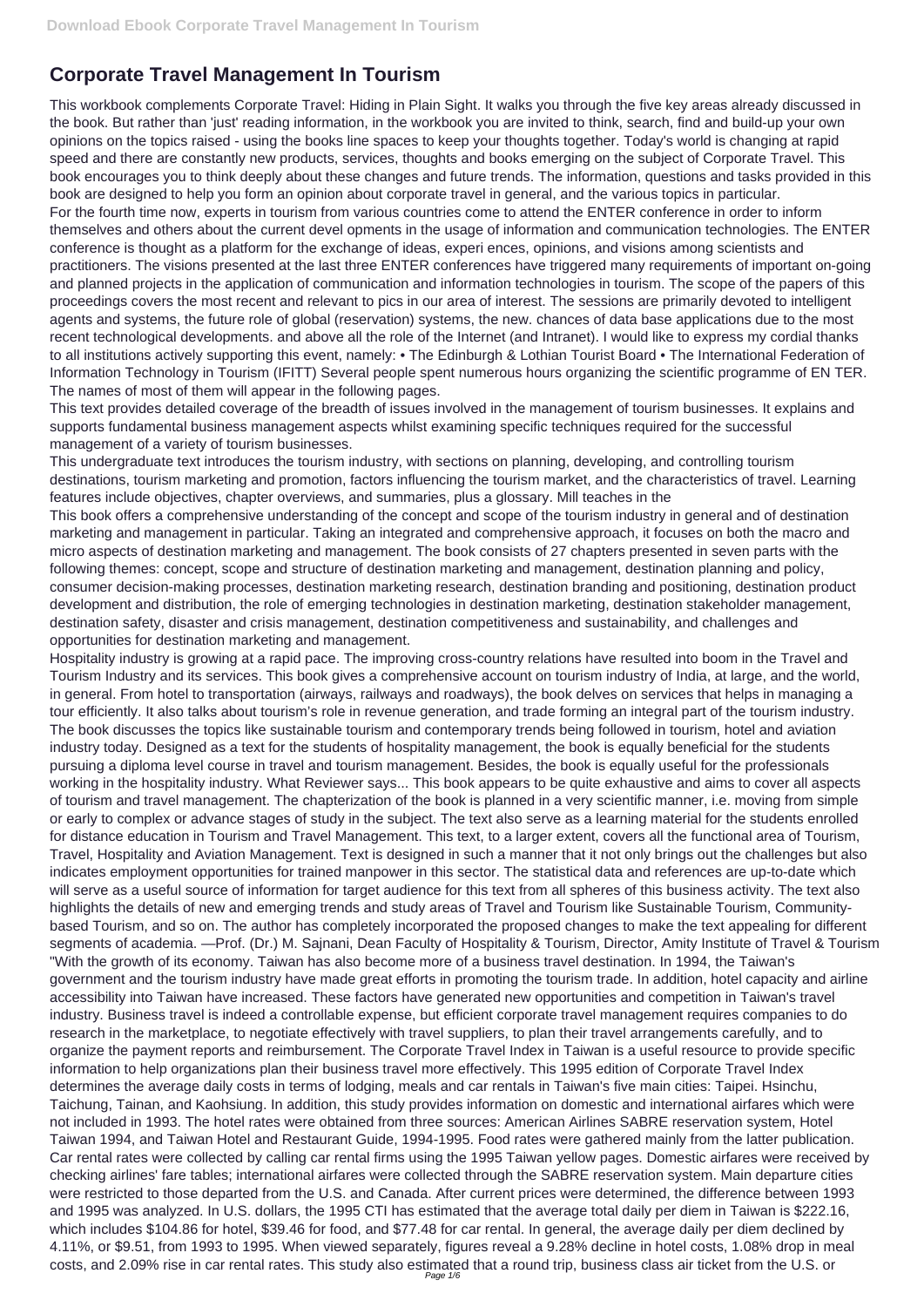Canada to Taiwan is \$2,160.15. An average domestic air ticket in Taiwan costs \$45. Some factors contributed to the decrease in price changes. One of the main factors is the currency exchange rate that has devalued the Taiwan dollar. Taiwan's travel market has remained highly competitive during these past two years. Higher competition in the hotel industry, more business travelers drawn by Taiwan's booming economy, use of different survey size and sample, and promotions of the visa-free stay adopted by Taiwan's government are all important elements which explain the findings of the 1995 Corporate Travel Index in Taiwan."--Abstract.

The terms travel and tourism are often used interchangeably in tourism literature. This comprehensive textbook provides students with essential knowledge of the intricate relationship existing between travel, transport and tourism. The book analyses the structure, functions, activities, strategies and practices of each of the sectors in the travel industry, such as airlines, airports, tour operators, travel agencies and cruises. It is structured into six parts, covering all modes of transport (air, land and water), travel intermediation, the tour operation business and impacts and prospects for the future. International case studies are integrated throughout to showcase practical realities and challenges in the travel industry and to aid students' learning and understanding. Written in an accessible and engaging style, this is an invaluable resource for students of tourism, hospitality, transport and travel management courses.

Business tourism is a newly coined terminology in social sciences and management literature. It is defined as individuals traveling and staying outside of their hometowns for not more than one successive year for the purpose of enjoyment and other drives (e.g., learning and business activities). Key business tourism activities include attending a variety of meetings, conferences, and workshops as well as exhibitions. Understanding the negative and positive aspects of business tourism is essential to promoting employee learning and knowledge transfer skills. Accelerating Knowledge Sharing, Creativity, and Innovation Through Business Tourism is an essential reference source that discusses how differences in cultures, communities, rituals, norms, and scope of business tourism could influence knowledge sharing practices. Moreover, this book promotes an understanding on how to learn from different cultures and enhance absorptive capacity by interacting with different personalities and cultures. Featuring research on topics such as knowledge management, social capital, and consumer behavior, this book is ideally designed for business professionals, managers, administrators, hotel executives, IT specialists, executives, entrepreneurs, managing directors, and students looking to boost their existing skills and expertise with innovation and creativity by interacting with others and in a new context.

Destination marketing relies on planning, organisation, and successful strategies and tactics. Tourism Planning and Destination Marketing provides an in-depth understanding of the tourism marketing environment, including destination branding, distribution channels, etourism, digital media, and sustainable and responsible tourism practices.

Bachelor Thesis from the year 2009 in the subject Tourism, grade: 2,0, International University of Applied Sciences Bad Honnef - Bonn, language: English, abstract: This bachelor thesis is concerned with the cost reduction potential of travel management tools with regard to business travel expenditures in micro, small, and medium-sized enterprises. For this purpose, primary research in the form of a questionnaire was conducted. The results, which are presented at the end of the thesis, reveal that travel management tools are on the spot for micro, small and medium-sized enterprises but by far not as much that one could say the market is saturated, since 29 percent of the companies are currently applying travel management tools, but more than half of them have not yet thought about the matter. The findings also show that corporate credit cards and online booking engines are by far the most popular tools and that travel policies and online booking engines are the most efficient tools for micro, small, and medium-sized enterprises with respect to their corresponding cost saving potential. The Routledge Handbook on Tourism in the Middle East and North Africa examines the importance of tourism as a historical, economic, social, environmental, religious and political force in the Middle East and North Africa (MENA). It highlights the ecological and resource challenges related to water, desert environments, climate change and oil. It provides an in-depth analysis of the geopolitical conditions that have long determined the patterns of tourism demand and supply throughout the region and how these play out in the everyday lives of residents and destinations as they attempt to grow tourism or ignore it entirely. While cultural heritage remains the primary tourism asset for the region as a whole, many new types of tourisms are emerging, especially in the Arabian Gulf region, where hyper-development is closely associated with the increasingly prominent role of luxury real estate and shopping, retail, medical tourism, cruises and transit tourism. The growing phenomenon of an expatriate workforce, and how its segregation from the citizenry creates a dual socio-economic system in several countries, is unmatched by other regions of the world. Many indigenous people of MENA keep themselves apart from other dominant groups in the region, although these social boundaries are becoming increasingly blurred as tourism, being one socio-economic force for change, has inspired many nomadic peoples to settle into towns and villages and rely more on tourists for their livelihoods. All of these issues and more shape the foundations of this book. This Handbook is the first of its kind to examine tourism from a broad regional and inclusive perspective, surveying a broad range of social, cultural, heritage, ecological and political matters in a single volume. With a wide range of contributors, many of whom are natives of the Middle East and North Africa, this Handbook is a vital resource for students and scholars interested in Tourism, Middle East Studies and Geography.

#### Corporate TravelHiding in Plain Sight

Tourism can be a challenging subject for students because it is both dynamic and susceptible to economic turbulence and shifts in trends. Tourism: A Modern Synthesis is an essential textbook for tourism students seeking a clear and comprehensive introduction to their studies that addresses these challenges. The authors apply a business approach to the subject, reflecting developments in the teaching and content

of university courses, and the text covers both key principles and contemporary themes and issues at a global scale. Among the new features and topics included in this fifth edition are: New and fully updated case studies to reflect current trends and emerging markets including Africa and Asia. Up-to-date content on disruptive technologies such as Airbnb, low-cost airlines, the e-travel revolution and future developments. Current debates in sustainable tourism including the anti-tourism movement, plastic use and the Sustainable Development Goals. New content on evolving topics such as future employment, human resource management in tourism and generational marketing. Fully updated statistics and data. A brand-new Companion Website including an instructor's manual, supplementary case studies, weblinks, multiple choice questions and PowerPoint slides. This is the ideal guide to tourism for students across all levels, serving as a point of reference throughout a programme of study.

The marketing of a destination necessitates effective strategic planning, decision making and organization. Notwithstanding, the destination managers should possess relevant knowledge and understanding on traditional and contemporary marketing channels to better engage with prospective visitors. Strategic Perspectives in Destination Marketing is a collection of innovative research on the methods and applications of branding in the tourism, travel, and hospitality industry sectors. This book provides students and practitioners with a good understanding of the tourism marketing environment, destination branding, pricing of tourism products, tourism distribution channels, e-tourism, as well as on sustainable and responsible tourism practices, among other topics. It explores the socio-economic, environmental, and technological impacts of tourism through various regional-focused empirical studies and contemporary discussions. This book is ideally designed for managers, travel agents, tourism professionals, executives, marketing agencies, academicians, researchers, and graduate-level students seeking current research on the applications of branding strategies in the tourism sector.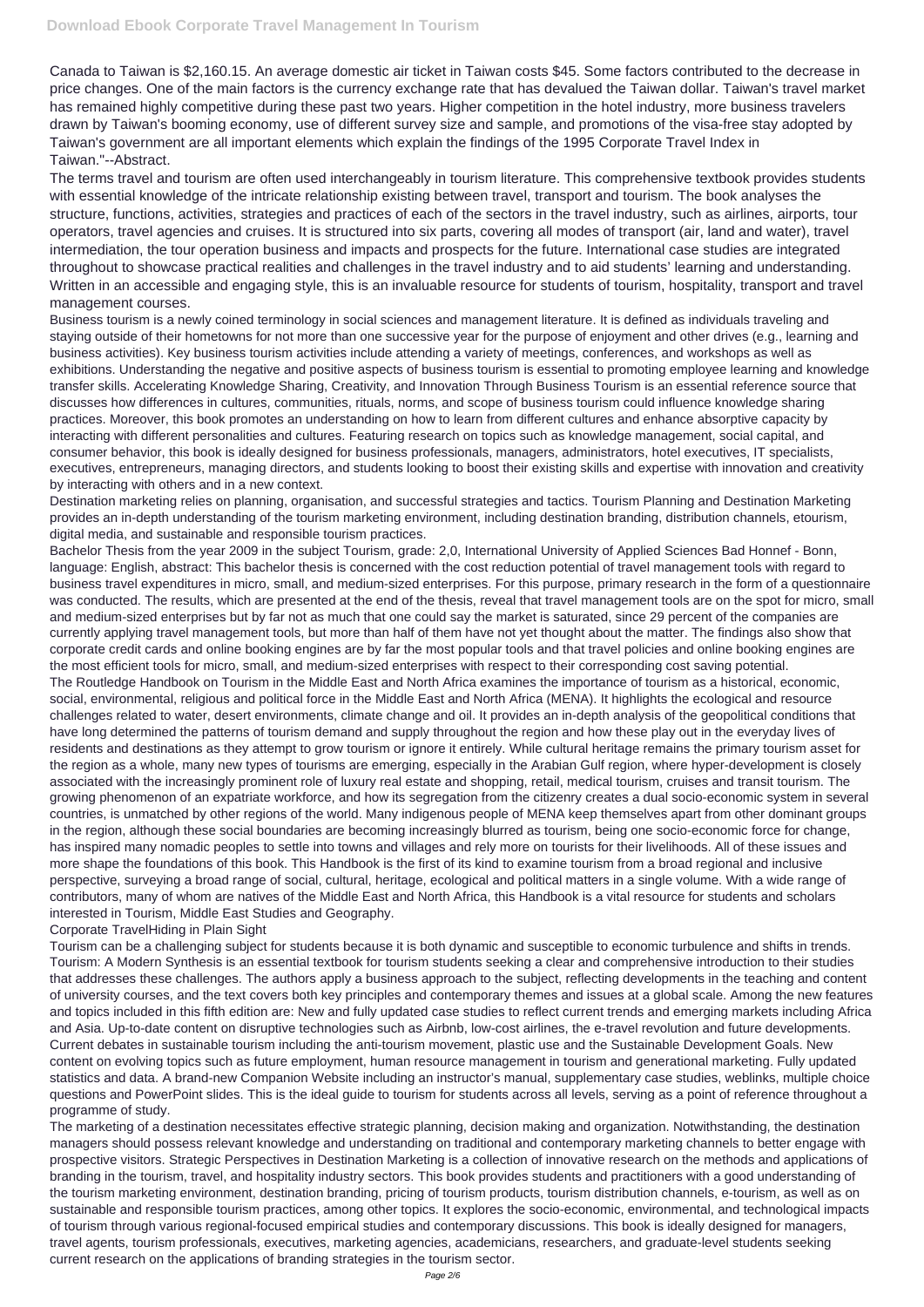Tourism as an industry is constantly changing: Trends and attitudes are frequently susceptible to changes in what people look for in a holiday, which can change with economic context, generational shifts or the political landscape. In The Business of Tourism, Chris Holloway and Claire Humphreys help students to not only understand these new changes but to study them with a critical mindset. An essential text for students of tourism management or travel & tourism, its historical context is combined with background theory and research, plus up-to-date international case studies, to examine in detail the tourism product alongside its impacts and the nature of a tourist. This classic book has constantly offered a well-rounded yet hands-on business view of the tourism industry, and this updated edition is no exception, providing: Depth and breadth of coverage makes it a 'one stop shop' for students looking to purchase just one textbook during their degree A focus on 'business' and the operational aspects of tourism give the text an applied feel rather than a descriptive overview, making it useful for any student wishing to work or take a placement in one of the many diverse sectors of the tourism industry History chapter that is not included in other texts, which gives a stimulating historical perspective to students for whom an understanding of the development of the tourism industry through the ages is desirable for success in assessments

What standards should tourism and hospitality practitioners adhere to? What goes into designing and delivering quality tourism and hospitality services? What management functions are necessary for the maintenance of high service standards? What critical issues confront the tourism industry today? The answers to these questions have been adequately addressed by this book which is indispensable to both students and practitioners of hospitality and tourism. This book provides insights into different segments of the tourism and hospitality industry, management functions, design and delivery of tourism and hospitality services as well as critical issues such as service quality and technological applications.

Tourism Management: managing for change is a complete synthesis of tourism, from its beginnings through to the major impacts it has on today's global community, the environment and economy. Provocative and stimulating, it challenges the conventional thinking and generates reflection, thought and debate. This bestselling book is now in its second edition and has been fully revised with updated statistics and a complete set of brand new case studies. Tourism Management covers the fundamentals of tourism, introducing the following key concepts: \* The development of tourism \* Tourism supply and demand \* Sectors involved: transport, accommodation, government \* The future of tourism: including forecasting and future issues affecting the global nature of tourism In a user-friendly, handbook style, each chapter covers the material required for at least one lecture within a degree level course. Written in a jargon-free and engaging style, this is the ultimate student-friendly text, and a vital introduction to this exciting, everchanging area of study. The text is also accompanied by a companion website packed with extra resources for both students and lecturers. Accredited lecturers can request access to download additional material by going to http://textbooks.elsevier.com to request access.

Tourism marketing has long been considered as a branch of traditional marketing. This book examines the changes shaping the international marketing of tourism and travel.

The Horwath Book of Tourism looks at the factors involved in the past and future development of tourism through the eyes of nearly 30 independent authors from Europe and America, all of them specialists in their field. The book examines the component parts of the tourism industry and seeks to present a broad picture of international tourism - one of the most dynamic industries in the world - presenting at the same time, some solutions to the problems which it faces in the next decade.

Building a Travel Risk Management Program: Traveler Safety and Duty of Care for Any Organization helps business and security professionals effectively manage traveler risk by showing them how to build a complete travel risk program. While global corporate travel risks are increasing exponentially, many security and business managers are not well-versed in the rapidly changing global landscape of travel risk, nor do they fully realize the multitude of risks their companies face if they don't comply with their legal obligations—"duty of care"—for protecting their employees from foreseeable harm, which can cost a company in the form of extensive fines, productivity loss, business interruptions, stock price loss, litigation, and even potential bankruptcy. This book is the first to bridge the gap between the topics of travel management, security, and risk management. It serves as a reference point for working with other departments, including human resources and legal, paving the way for better internal cooperation for travel managers and security managers. In addition, it helps organizations craft a travel risk management program for their unique needs that incorporates the most important policies and procedures that help them comply with legal obligations. Illustrates common mistakes that can have a devastating impact across the entire enterprise with real-world examples and case studies Includes testimonies from corporate travel risk security experts on best practices for meeting the constantly changing duty of care standard Presents best practices for reducing the risk of exposure and liability Offers models for effectively promoting and advocating for travel risk management programs within the organization Compares laws like the UK s "Corporate Manslaughter Act (considered one of the world's most strict legislative standards) to similar laws around the world, showing how compliance requires constant supervision and process improvement

Tourism marketing has typically been seen as exploitative and fuelling hedonistic consumerism. Sustainability marketing can, however, use marketing skills and techniques to good purpose, by understanding market needs, designing more sustainable products and identifying more persuasive methods of communication to bring behavioural change. This book summarises the latest research on the theories, methods and results of marketing that seeks to make tourist destinations better places to live in, and better places to visit. It shares evidence on the motivations, mechanisms and barriers that businesses encounter, and on successes in changing consumer behaviour and pursuing sustainability goals. Particular attention is given to the methodologies of sustainable tourism marketing, to the subject's breadth and complexity, and to its many innovations. Further research is called for to fully understand what contextual aspects influence these pro-sustainability interventions to achieve which outcomes in other settings, in order to validate some of the exploratory studies discussed, and establish the feasibility of scaling up pilot studies for more general use. This book was originally published as a special issue of the Journal of Sustainable Tourism. This textbook explores the fundamental principles of marketing applied to tourism and hospitality businesses, placing special emphasis on SMEs in the international tourism industry. It includes examples from a wide range of destinations, from emerging markets to high-income countries. Taking a comprehensive approach, the book covers the whole spectrum of tourism and hospitality marketing including destination marketing, marketing research, consumer behaviour, and digital and social media marketing. Practical in focus, it gives students the tools, techniques, and underlying theory required to design and implement successful tourism marketing plans. Chapters contain in-depth case studies, including companies like Marine Dynamics Shark Tours (South Africa), Reality Tours & Travel (Mumbai, India), and Makeover Tours (Turkey). Thematic case studies include 'Halal Tourism in Southeast Asia', and 'Marketing and Branding Rwanda'. These illustrate key concepts and theory, with definitions,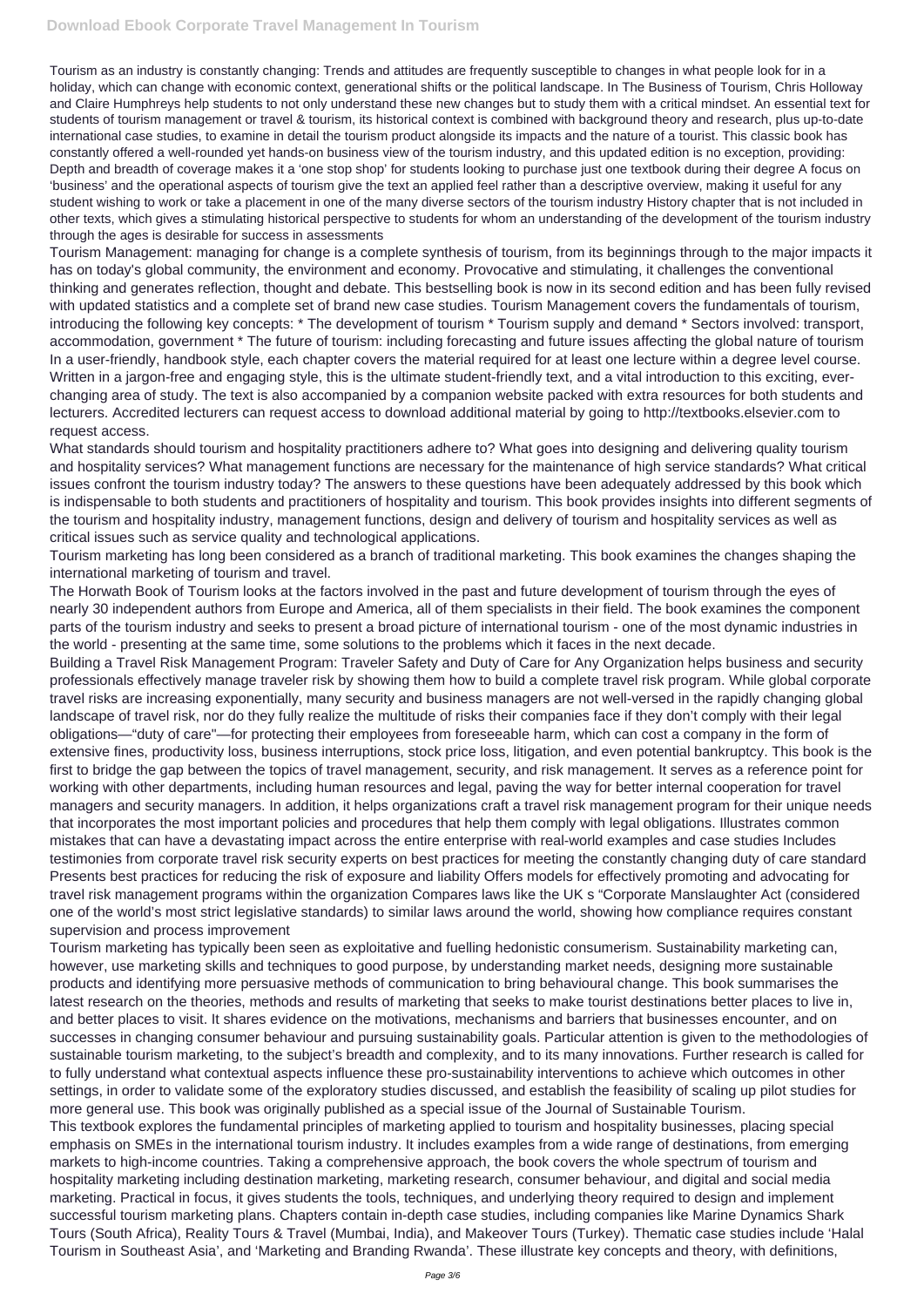key summaries, and discussion questions providing further insights. This textbook is ideal for undergraduate and postgraduate students looking for a comprehensive text with a practical orientation.

This is a guide to all the units of the BTEC First Travel and Tourism qualification. Activities and discussion points enhance students' learning experience and real-life case studies help them explore authentic issues in the travel and tourism industry. This book provides in-depth empirical reports on specific topics within five general areas of tourism management and marketing: (1) scanning and sense making; (2) planning; (3) implementing; (4) evaluating actions/process and performance outcomes; and (5) administering. Offering descriptions, tools and examples of tourism management decision making, the book is useful for students in tourism and management and for tourism executives. It has 27 chapters and a subject index.

This volume highlights a broad selection of valuable research work by renowned professionals and scientists from academia and the travel industry, bridging academic perspectives and research with practical applications. It provides a wide-ranging vision of a multitude of trends in the global travel and tourism industry today and in the future. Adopting an integrated and interdisciplinary approach, the contributors examine a diverse selection of topics and share their research and exploratory investigations to frame their implications and outcomes. The volume reflects upon the wide-ranging conceptual approaches to the subject of tourism and includes varying paradigms and perspectives on the core elements of the tourism sector. The overall thrust of the book is to provide a required critical depth to tourism studies and to guide the reader through the fundamental themes of tourism, destination marketing, branding, and management.

In 2016 there's more business travel than ever before: meetings, events, conferences, exhibitions, but also corporate individual travel. It's this latter category that hasn't been researched and needs to make its way up the academic agenda. The corporate travel industry needs people from all walks of life, especially strategic thinkers who can align company goals with what can be achieved through traveling. Beginning with placing corporate travel firmly in its tourism setting, thereby discussing the economic importance of both, the book then moves further in on the topic by giving an overview of past, present, and future of the industry. Moving closer to the core, stakeholders and their roles are discussed - and rediscovered when we take a look at the travel program and its management. Finally, it's down to the traveller and how all complexities happening in the background benefit them on the trip cycle. This book is a first step to close a gap that has been left open for too long. Not on purpose, but few people outside the industry realise its economic importance - and size. And while it may not give you all the answers, it does provide you with an overview of the complexities of corporate travel and its management.

Electronic Inspection Copy available for instructors here This exciting new text offers all students of Tourism a concise introduction to all the core topics of Tourism Management. Covering both key theory and practice it introduces students to general management issues across the whole tourism sector in an accessible and manageable way. Focusing particularly on the challenges of managing tourism in the 21st Century, it integrates the themes of sustainability, internationalism, technology and globalisation throughout to provide a thoroughly modern approach to the study of Tourism. Key features of this text include: - A specific focus on the management of tourism in the context of economic, social and environmental conditions, avoiding lengthy descriptions of the various components of the sector; - Three main integrated themes focusing on the demand for tourism, the supply of tourism, and the challenge of balancing of the two; - Coverage of how management techniques are developing in response to changing patterns of demand, emerging markets and destinations, globalisation, and the impacts of tourism; - Discussion points, examples and cases studies designed with the broadest cultural and international dimensions in mind for today's diverse student profile. Written specifically for those looking for core topic coverage in a manageable and concise format, this text will be essential reading for those looking for a truly contemporary introduction to Tourism Management. Provides over 6,500 definitions of travel and tourism terminology, including the operating language of the travel industry, acronyms of organizations, associations, and trade bodies, IT terms, and brand names. Completely up to date, this dictionary covers the implications of web technology and social media on the travel and tourism industry, as well as new products and services, such as e-tickets, home-based travel agents, awareness amongst consumers and within the industry of terror-threatened travel, recent changes in legislation, and environmental concerns. Useful appendices include the World Tourism Organization Global Code of Ethics for Tourism, the recommended tourism syllabus content for Higher Education courses worldwide, and a list of the EC Neutral Computerized Reservation System Rules. Providing a wealth of information on one of the fastest-growing global industries of the 21st century, this dictionary is the ideal point of reference for students taking travel, tourism, and hos This book presents state-of-the-art research into the application of information and communication technologies to travel and tourism. The range of topics covered is broad, encompassing digital marketing and social media, mobile computing and web design, semantic technologies and recommender systems, augmented and virtual reality, electronic distribution and online travel reviews, MOOC and eLearning, eGovernment, and the sharing economy. There is a particular focus on the development of digital strategies, the impact of big data, and the digital economy. In addition to the description of research advances and innovative ideas, readers will find a number of informative industrial case studies. The contents of the book are based on the 2017 ENTER eTourism conference, held in Rome. The volume will be of interest to all academics and practitioners who wish to keep abreast of the latest developments in eTourism. Features: -Basic information corporate agents need to know on an everyday basis -Real-life materials including articles from tavel trade publications, advertisements, interviews with agents and suppliers, and a variety of applications used in travel agencies -Critical-thinking qeustions that ensure understanding and facilitate relevant discussions -Hands-on exercises that reflect the type of work done by corporate agents -Discussions of legal and ethical issues of interest to the travel agency community ALSO AVAILABLE INSTRUCTOR SUPPLEMENTS CALL CUSTOMER SUPPORT TO ORDER Instructor's Guide, ISBN: 0-538-70967-7 As other industries, the global travel and tourism industry has been facing immense challenges and highly visible upheaval since the beginning of the new millennium. The International Tourism Exchange ITB Berlin, the world's leading travel trade show, aims at pinpointing the most important challenges, identifying the trends and offering a platform to solve pressing problems. The ITB Convention Market Trends & Innovations has developed into a centre of excellence and a driving force for the global travel and tourism industry, generating a much needed information platform. This compilation unites the highlights of the convention in articles prepared by renowned professionals and scientists from the industry. Readers may benefit from this comprehensive vision of the developments that are shaping the structure of the global tourism industry today and in the future. This book is indispensable for tourism and travel professionals as well as for academics and students anal- ing current global tourism and travel trends.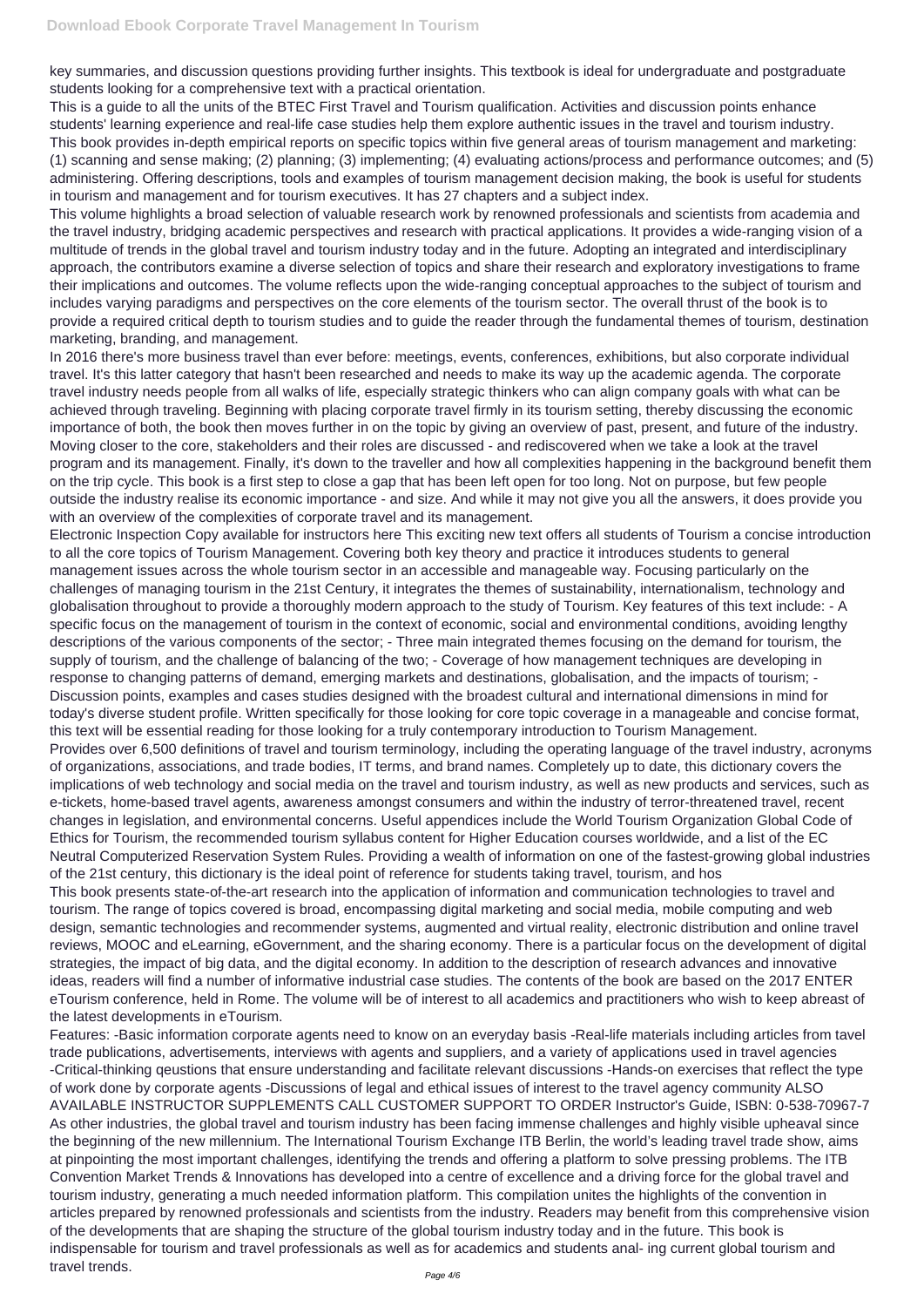## **Download Ebook Corporate Travel Management In Tourism**

Taking a global and multidisciplinary approach, The SAGE International Encyclopedia of Travel and Tourism brings together a team of international scholars to examine the travel and tourism industry, which is expected to grow at an annual rate of four percent for the next decade. In more than 500 entries spanning four comprehensive volumes, the Encyclopedia examines the business of tourism around the world paying particular attention to the social, economic, environmental, and policy issues at play. The book examines global, regional, national, and local issues including transportation, infrastructure, the environment, and business promotion. By looking at travel trends and countries large and small, the Encyclopedia analyses a wide variety of challenges and opportunities facing the industry. In taking a comprehensive and global approach, the Encyclopedia approaches the field of travel and tourism through the numerous disciplines it reaches, including the traditional tourism administration curriculum within schools of business and management, economics, public policy, as well as social science disciplines such as the anthropology and sociology. Key features include: More than 500 entries authored and signed by key academics in the field Entries on individual countries that details the health of the tourism industry, policy and planning approaches, promotion efforts, and primary tourism draws. Additional entries look at major cities and popular destinations Coverage of travel trends such as culinary tourism, wine tourism, agritourism, ecotourism, geotourism, slow tourism, heritage and cultural-based tourism, sustainable tourism, and recreation-based tourism Cross-references and further readings A Reader's Guide grouping articles by disciplinary areas and broad themes

This fully revised and updated second edition provides over 7,000 definitions of travel and tourism terminology used throughout the world, highlighting the many differences between US and European usage. It covers all aspects of the tourism industry, including hospitality, transport, and ancillary services. It explains the operating language of the travel industry, acronyms and abbreviations of organizations, associations and trade bodies, IT terms and brand names, and provides website addresses. Entries vary from one-line definitions to 500 word articles, and references are provided for further reading. This new edition contains over 500 new entries and the unique cross referencing system has been extended; for example accessing any entry about business travel leads to over 70 others. It is an essential reference tool for anyone involved in tourism research, and everyone in the travel industry.

'Business Travel and Tourism' provides a comprehensive, international overview of business tourism from both a theoretical and practical perspective. With the use of case studies from around the world, 'Business Travel and Tourism' explores a broad range of issues, including: \* The global business tourism market \* The design of business tourism facilities \* The role of the destination in business travel and tourism \* The social, economic, and environmental impacts of business tourism \* The ethical dimension of business tourism \* The marketing of business tourism products \* The impact of new technologies on the business tourism market \* How to organise successful conferences, exhibitions, and incentive travel packages Case studies include Disneyland Paris, Hong Kong, Amsterdam RAI International Exhibition and Congress Centre, Hilton, Page and Moy Marketing, Lufthansa, Air France, and Legoland UK. 'Business Travel and Tourism' is the first text to offer a comprehensive overview of the growing but neglected area of business tourism. With the use of a wide range of up-to-date case studies and major practical exercises to help students to broaden and deepen their understanding of this area of tourism, it is an invaluable text for all students on travel and tourism courses at degree and BTEC/HND level, or those taking tourism options in leisure, business studies, hospitality management or geography. Strategic Management for Tourism, Hospitality and Events is the must-have text for students approaching this subject for the first time. It introduces students to fundamental strategic management principles in a Tourism, Hospitality and Events context and brings theory to life by integrating a host of industry-based case studies and examples throughout. Among the new features and topics included in this edition are: Extended coverage to Hospitality and Events to reflect the increasing need and importance of a combined sector approach to strategy New international Tourism, Hospitality and Events case studies from both SME's and large-scale businesses are integrated throughout to show applications of strategic management theory, such as objectives, products and markets and strategic implementation. Longer combined sector case studies are also included at the end of the book for seminar work. New content on emerging strategic issues affecting the tourism ,hospitality and events industries, such as innovation, employment, culture and sustainability Web Support for tutors and students providing explanation and guidelines for instructors on how to use the textbook and case studies, additional exercises, case studies and video links for students. This book is written in an accessible and engaging style and structured logically with useful features throughout to aid students' learning and understanding. This

#### book is an essential resource to Tourism, Hospitality and Events students.

This book provides a comprehensive introduction to travel marketing, tourism economics and the airline product. At the same time, it provides an overview on the political, socio-economic, environmental and technological impacts of tourism and its related sectors.This publication covers both theory and practice in an engaging style, that will spark the readers' curiosity. Yet, it presents tourism and airline issues in a concise, yet accessible manner. This will allow prospective tourism practitioners to critically analyze future situations, and to make appropriate decisions in their workplace environments. Moreover, the book prepares undergraduate students and aspiring managers alike with a thorough exposure to the latest industry developments. "Dr. Camilleri provides tourism students and practitioners with a clear and comprehensive picture of the main institutions, operations and activities of the travel industry." Philip Kotler, S.C. Johnson & Son Distinguished Professor of International Marketing, Kellogg School of Management, Northwestern University, Evanston/Chicago, IL, USA "This book is the first of its kind to provide an insightful and well-structured application of travel and tourism marketing and economics to the airline industry. Student readers will find this systematic approach invaluable when placing aviation within the wider tourism context, drawing upon the disciplines of economics and marketing." Brian King, Professor of Tourism and Associate Dean, School of Hotel and Tourism Management, The Hong Kong Polytechnic University, Hong Kong "The remarkable growth in international tourism over the last century has Page 5/6